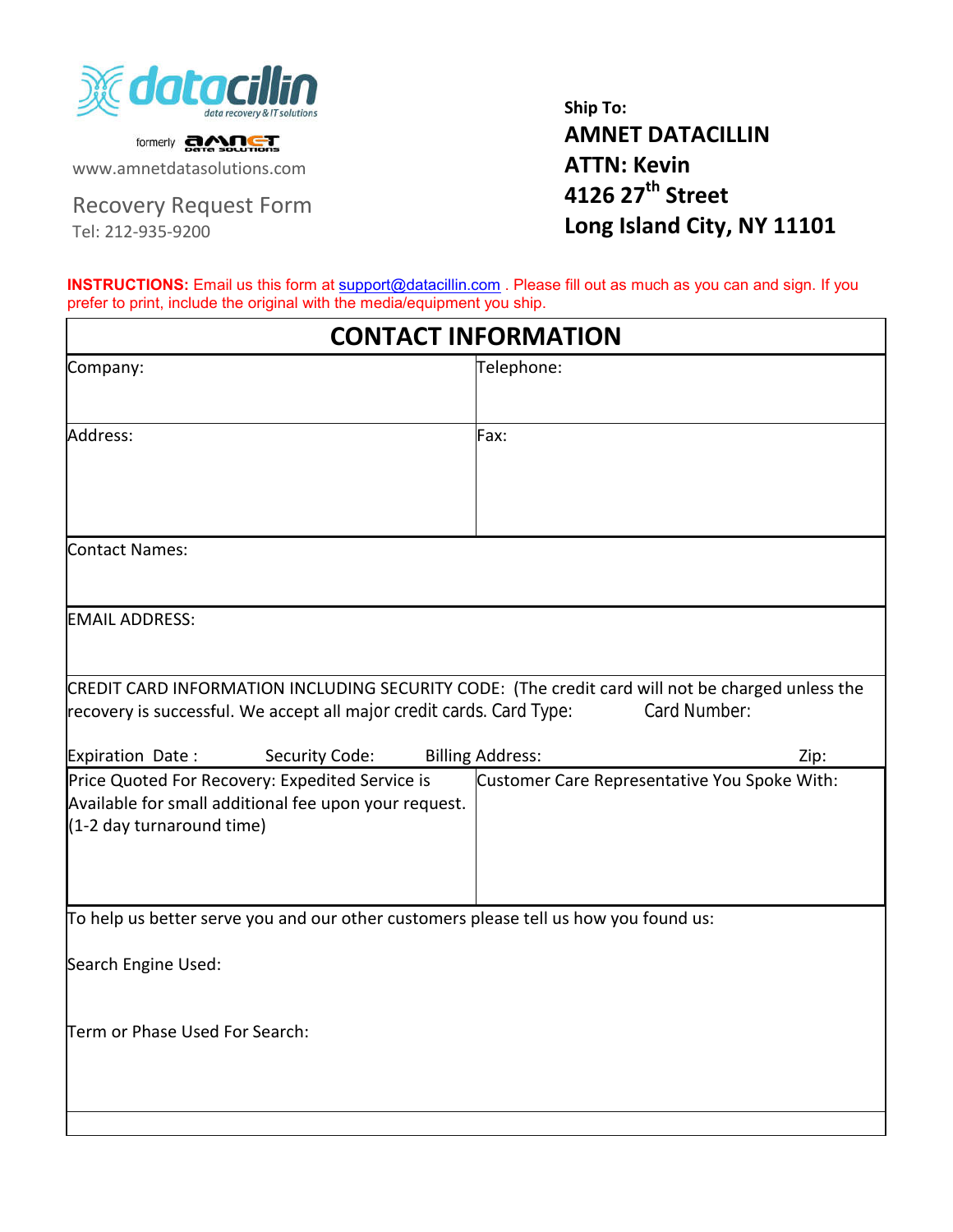| <b>INFORMATION ABOUT MEDIA FOR RECOVERY</b>                                                                                                       |                                                                                                                                                                                                                                                                                                                                                                                                                                                                                                                                        |  |  |  |  |  |
|---------------------------------------------------------------------------------------------------------------------------------------------------|----------------------------------------------------------------------------------------------------------------------------------------------------------------------------------------------------------------------------------------------------------------------------------------------------------------------------------------------------------------------------------------------------------------------------------------------------------------------------------------------------------------------------------------|--|--|--|--|--|
| What Type of Media:<br>USB Flash,<br>Memory Stick,<br>Other                                                                                       | $\Box$ Hard Drive, $\Box$ SSD, SD Card, $\Box$ SD Can we break the seals on the media if necessary?<br>Yes (May Void Warranty of Drive)<br><b>No</b>                                                                                                                                                                                                                                                                                                                                                                                   |  |  |  |  |  |
| Operating System:                                                                                                                                 | File System If Known:                                                                                                                                                                                                                                                                                                                                                                                                                                                                                                                  |  |  |  |  |  |
| Manufacturer:                                                                                                                                     | Model:                                                                                                                                                                                                                                                                                                                                                                                                                                                                                                                                 |  |  |  |  |  |
| Number of Volumes or Partitions On Media:                                                                                                         | Serial #:                                                                                                                                                                                                                                                                                                                                                                                                                                                                                                                              |  |  |  |  |  |
| How Much Data Was on the Media?                                                                                                                   | Purchase Date of Media If Known:                                                                                                                                                                                                                                                                                                                                                                                                                                                                                                       |  |  |  |  |  |
| ***Very Important***<br>List the most important files and/or folders for recovery. We<br>may have to target these first. (Example: My Documents): | What media should be used to return your data?<br>I wish to buy a 2 TB hard drive*<br>I wish to buy a 3 TB hard drive for*<br>I wish to buy a 4 TB hard drive for*<br>I wish to buy a 1TB external USB hard drive<br>I wish to buy a 2 TB external USB hard drive<br>I wish to buy a 3 TB external USB hard drive<br>USB Flash drive (up to 64GB)<br>The formatted drive I have included<br>*All destination hard drives are Portable Drives. If you require something else please let us<br>know and we will provide a price for it.) |  |  |  |  |  |

## **Situation Of Failure**

The reason of Failure or In-Accessibility:

What solutions if any have already been tried on the media: